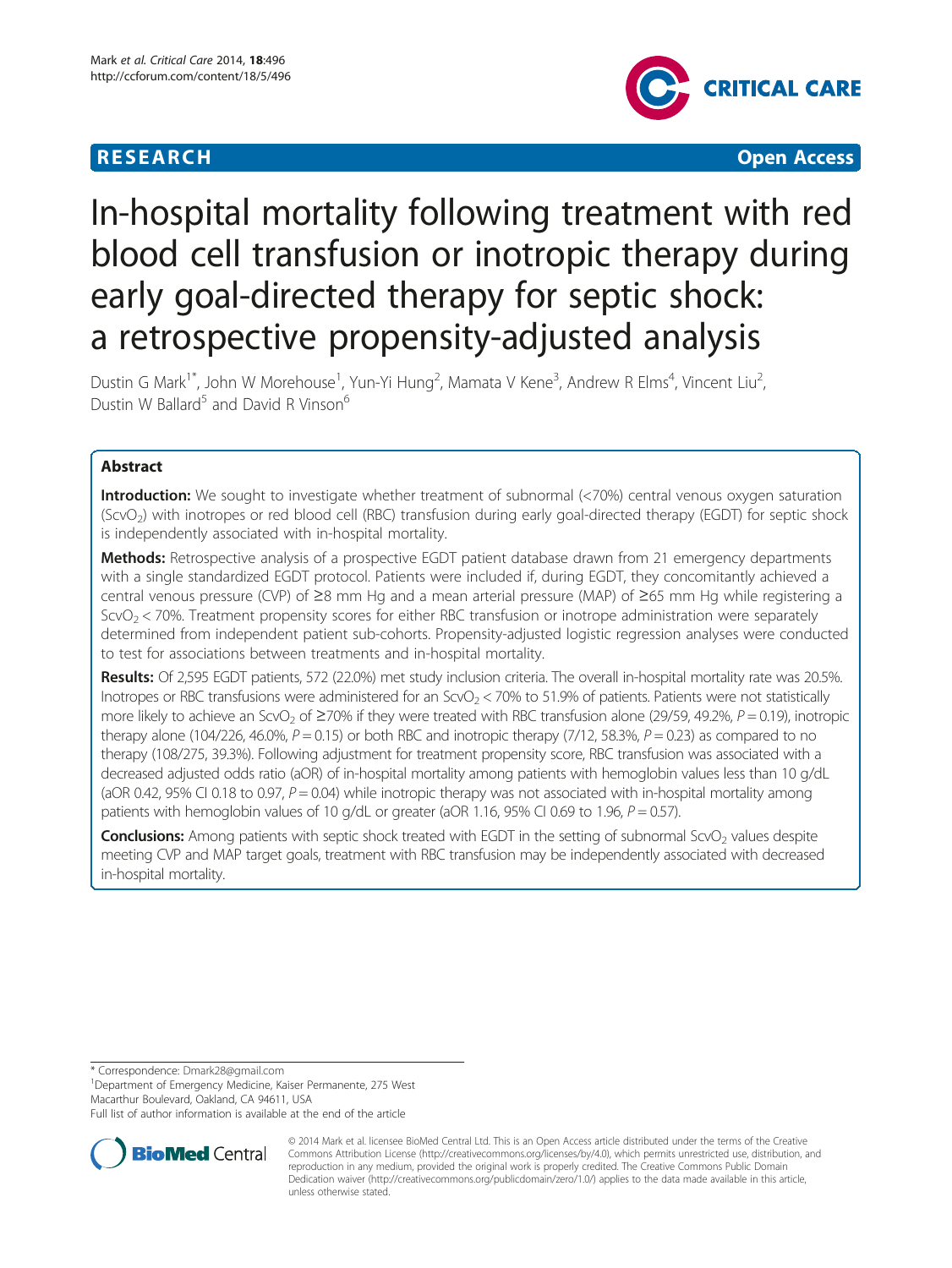## Introduction

Early goal-directed therapy (EGDT), when applied to emergency department (ED) patients with septic shock, can reduce mortality compared to standardized resuscitation that targets central venous pressure (CVP), mean arterial pressure (MAP) and urine output goals [\[1](#page-11-0)]. EGDT can be conceptualized as a central venous oxygen saturation (ScvO2)-guided resuscitation protocol, targeting a goal  $ScvO<sub>2</sub>$  of 70% or greater once standardized CVP, MAP and urine output targets have been achieved.  $ScvO<sub>2</sub>$  values below the 70% target can be increased with therapies aimed at decreasing oxygen consumption  $(VO<sub>2</sub>)$ , such as mechanical ventilation, sedation and/or pharmacologically induced paralysis, and with therapies aimed at increasing oxygen delivery  $(DO<sub>2</sub>)$ , such as volume expansion, inotropic therapy, red blood cell (RBC) transfusion and vasodilator administration [\[2-5](#page-11-0)].

Since the landmark EGDT trial [[1](#page-11-0)], impressive advances have been reported in reducing sepsis-related mortality with implementation of EGDT-based resuscitation bundles [[6-10\]](#page-11-0). However, the incremental benefit of the  $ScvO<sub>2</sub>$ -guided  $DO<sub>2</sub>$  augmentation components of these bundles is unclear [[9,11](#page-11-0)-[14\]](#page-11-0). In particular, the ability of RBC transfusions to augment  $DO<sub>2</sub>$  in sepsis appears minimal [\[14-18\]](#page-11-0), and liberal transfusion strategies in high-risk or critically ill patients may result in increased mortality rates [\[19-23](#page-11-0)], though observational propensity-matched data has suggested an inverse association between RBC transfusion and mortality among patients hospitalized with sepsis [[15,24\]](#page-11-0). Physiologic studies of inotropic therapy in septic shock have demonstrated heterogeneous individual responses both in terms of global cardiac performance and microcirculatory perfusion, with some studies even suggesting overall harm [\[13,25](#page-11-0)-[30\]](#page-11-0).

Given these uncertain and variable associations, we specifically examined a subset of patients with septic shock, treated in the ED, with documented eligibility for  $DO<sub>2</sub>$  augmentation therapies according to an EGDT protocol. Prior research has been limited in this regard since prospective studies of EGDT have reported significantly fewer proportions of patients either eligible for or receiving  $DO<sub>2</sub>$  augmentation therapies as compared to the landmark EGDT trial [\[10](#page-11-0)[,31-35\]](#page-12-0). The specific goals of this investigation were to examine associations between EGDT-recommended  $DO<sub>2</sub>$  augmentation therapies (RBC transfusion and inotropic therapy) and in-hospital mortality rates using a propensityadjusted analysis. We hypothesized that treatment with  $DO<sub>2</sub>$ augmentation therapies would be associated with improved in-hospital survival when adjusting for severity of illness and comorbidities.

## Material and methods

#### Study setting and design

We performed a retrospective review of a prospective quality improvement database of ED patients treated for

septic shock with EGDT within Kaiser Permanente Northern California (KPNC), an integrated healthcare delivery system, between March 2010 and September 2012. KPNC provides comprehensive care for more than 3.4 million members using an integrated electronic health record (Epic, Verona, WI, USA). Approximately 500 emergency medicine board-certified or board-eligible physicians staff the 21 EDs comprising the KPNC emergency care network. The total annual ED volume for all centers in 2010 was 741,475. Individual ED annual patient census ranged from 17,544 to 65,440 (median 31,726, interquartile range 24,980 to 41,721). All EDs are part of medical centers with adult intensive care units ranging in size from between 8 to 32 beds. Patient-level clinical data is electronically accessible within hierarchical databases as described previously [\[36\]](#page-12-0).

The study period followed the uniform implementation of the KPNC EGDT protocol (Figures [1](#page-2-0) and [2](#page-3-0)) as part of a system-wide quality improvement initiative focused on the care of patients with sepsis [[7](#page-11-0)]. Implementation included a training program conducted at each facility emphasizing sepsis diagnoses, management and ultrasoundguided thoracic central venous catheterization. Standardized electronic order sets outlining all elements of the EGDT protocol were in place during the study period. All 21 EDs were capable of using a triple lumen central venous catheter to continuously monitor  $ScvO<sub>2</sub>$  (PreSep Oximetry catheters, Edwards Lifesciences Corporation, Irvine, CA, USA). All RBC products were leukoreduced prior to transfusion. The study was approved by the KPNC Health Services Institutional Review Board (IRB). The IRB waived the requirement for obtaining informed consent from potential study subjects given the minimal risk posed to participants.

#### Selection of participants

Electronically recorded data were used to identify patients who simultaneously achieved both a CVP of 8 millimeters mercury (mm Hg) or greater and a MAP of 65 mm Hg or greater (target goals) during the first six hours of eligibility for EGDT. We defined onset of EGDT eligibility in accordance with the 'time zero' definition adopted by the KPNC EGDT treatment algorithm as (1) a resulted peripheral blood lactate level of 4 mmol/L or greater or (2) a systolic blood pressure measurement less than or equal to 90 mm Hg following the administration of 20 ml/kg of crystalloid fluids over one hour (Figure [1](#page-2-0)). Time zero was prospectively recorded by clinical quality abstractors over the course of the study period, with documentation often supplemented by the treating clinical team through the use of an EGDT-specific treatment record.

We included patients if they had two or more  $ScvO<sub>2</sub>$ measurements less than 70% during the first six hours of EGDT eligibility along with adequate arterial oxygenation (SpO<sub>2</sub>  $\geq$  93%) and concomitant (within 15 minutes) CVP and MAP values that were at or above target goals.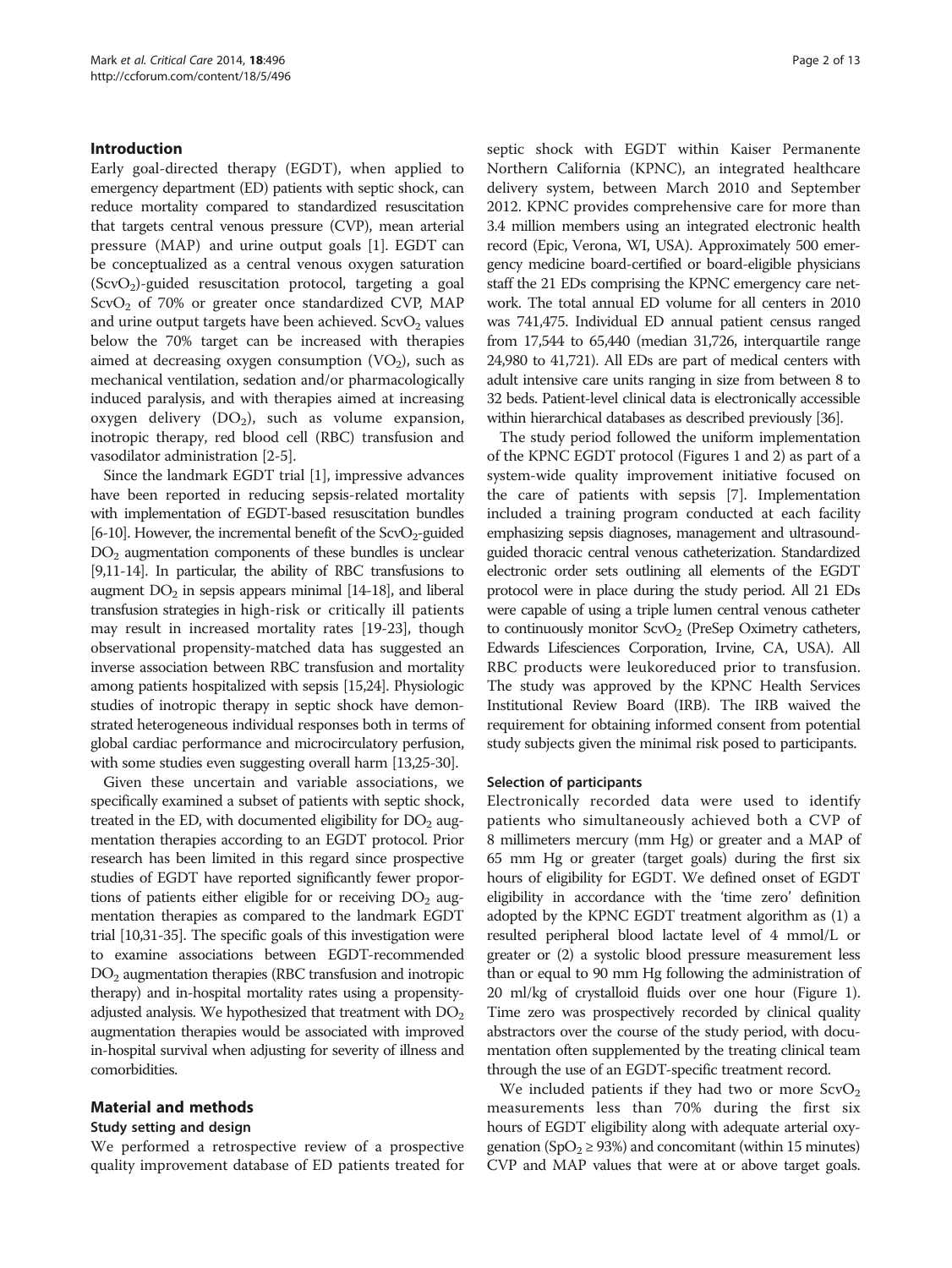<span id="page-2-0"></span>

Accepted  $ScvO<sub>2</sub>$  measurements included those obtained by blood drawn from a central venous catheter and PreSep oximetry catheter values that were electronically documented in the patient's chart. This inclusion strategy was designed to identify patients with relatively clear indications for  $ScvO<sub>2</sub>$ -guided therapies as opposed to patients with a single low  $ScvO<sub>2</sub>$  measurement, which may be spurious. Investigators blinded to the study hypothesis manually confirmed inclusion criteria and verified that inotropes (dobutamine, epinephrine or milrinone) and/or RBC transfusions were administered in response to  $ScvO<sub>2</sub>$  measurements below 70% by examining patient-level collated electronic laboratory and hemodynamic data, including medication administration records, supplemented by clinical notes within the electronic health record. Patients under the age of 18 or with pregnancy were excluded from the prospective EGDT database.

#### Methods and measurements

Electronically abstracted variables from the first six hours of EGDT eligibility included age, initial heart rate, initial systolic and diastolic blood pressure, initial shock index, total intravenous fluids administered, time to initial antibiotic administration, initial measured  $ScvO<sub>2</sub>$ , final measured  $ScvO<sub>2</sub>$  (minimum one-hour interval from the initial  $ScvO<sub>2</sub>$ ), initial peripheral blood lactate, final peripheral blood lactate (minimum one-hour interval from the initial lactate), percent lactate clearance per hour (the average hourly change between the initial and final lactate measurements, where positive measurements reflect decreasing lactate values), initiation of mechanical ventilation, vasopressor administration (dopamine, norepinephrine, epinephrine, phenylephrine or vasopressin) and the lowest hemoglobin value (nadir). We categorized several continuous variables based on clinically relevant or previously published significant thresholds: final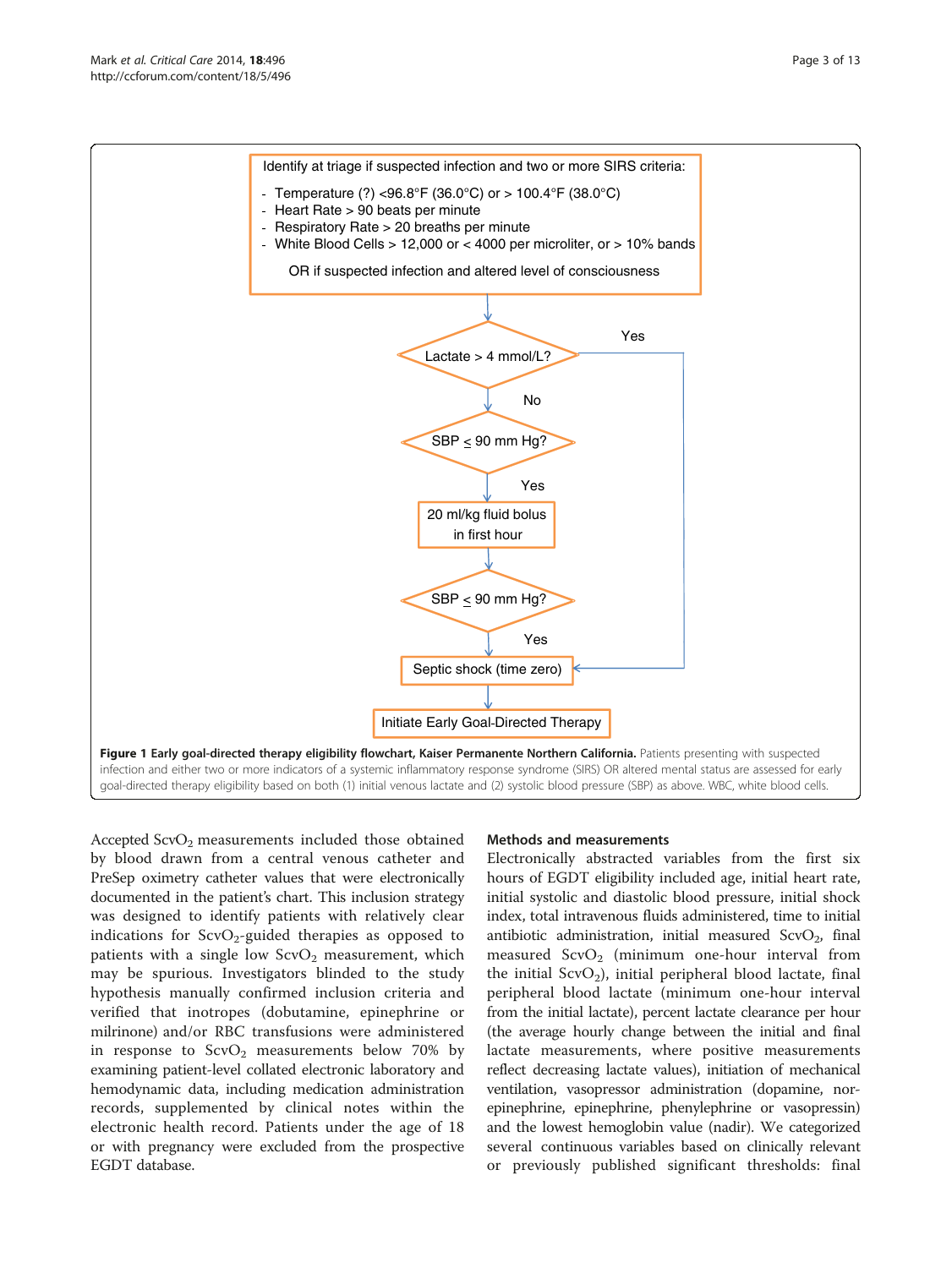<span id="page-3-0"></span>

ScvO<sub>2</sub> < 70% [[1](#page-11-0)], shock index ≥1.0 [\[37](#page-12-0)], lactate ≥4.0 mmol/L [[1](#page-11-0)[,38](#page-12-0)], average hourly lactate clearance ≥5% [\[31](#page-12-0)] and antibiotic administration within one hour of shock recognition [\[39](#page-12-0)]. Hemoglobin values were abstracted as opposed to hematocrit values since clinicians often used a point-of-care test during resuscitation (iStat, Abbott Laboratories, Abbott Park, IL, USA) that reports hemoglobin but not hematocrit values. For the purpose of this study a hemoglobin value of 10 g/dL was considered equivalent to a hematocrit of 30%.

To enable case-mix adjustment we calculated the following morbidity and mortality prediction scores using previously validated approaches: (1) a modified Sequential Organ Failure Assessment (mSOFA) score [[40\]](#page-12-0), (2) a summary modified Elixhauser score [\[41](#page-12-0)] and (3) a KPNC-specific electronic Simplified Acute Physiology Score III (eSAPS 3) [[42](#page-12-0)].The mSOFA score was calculated using data obtained during the first six hours of EGDT eligibility (six-hour mSOFA score) and during the first 24 hours of hospitalization (24-hour mSOFA score). SOFA scores obtained during initial ED evaluations have previously been validated among patients with sepsis [\[43\]](#page-12-0). The summary modified Elixhauser score is a composite score based on International Classification of Diseases, Ninth Revision (ICD-9) codes for 30 categories of comorbidities. The eSAPS 3 score is a validated adaptation of the original SAPS 3 score using electronic data from KPNC patients collected one hour before and one hour

following ICU admission. Together and individually the prediction scores demonstrated moderate discrimination when tested against in-hospital mortality rates in this dataset (combined model c statistic = 0.75, individual model c statistics ranged from 0.65 to 0.71).

#### Outcomes and analysis

The primary outcome was in-hospital mortality. We examined the degree of association between the dependent variable (in-hospital mortality) and treatments of interest (inotrope administration and RBC transfusion), adjusting for covariates, using multivariate logistic regression [[44](#page-12-0)]. After exclusion of collinearity based on an  $r^2 > 0.7$ , covariates with strong biologic plausibility or a potentially significant association with the dependent variable on bivariate analysis (defined as a P value  $\leq 0.1$ ) were included in the initial model, which was then modified in a stepwise fashion. Age and mortality prediction scores were further refined using cubic splines. The final regression model included age, sex, initial lactate, RBC transfusion, inotropic therapy, total intravenous fluids, hemoglobin nadir, vasopressor administration, initiation of mechanical ventilation, percent lactate clearance per hour, shock index, six-hour mSOFA score, Elixhauser score, and final  $ScvO<sub>2</sub> \ge 70$ %.

In order to further refine this analysis according to a primary indication for RBC transfusion (hemoglobin nadir less than 10 grams per deciliter  $(g/dL)$  or inotrope administration (hemoglobin nadir of 10 g/dL or greater)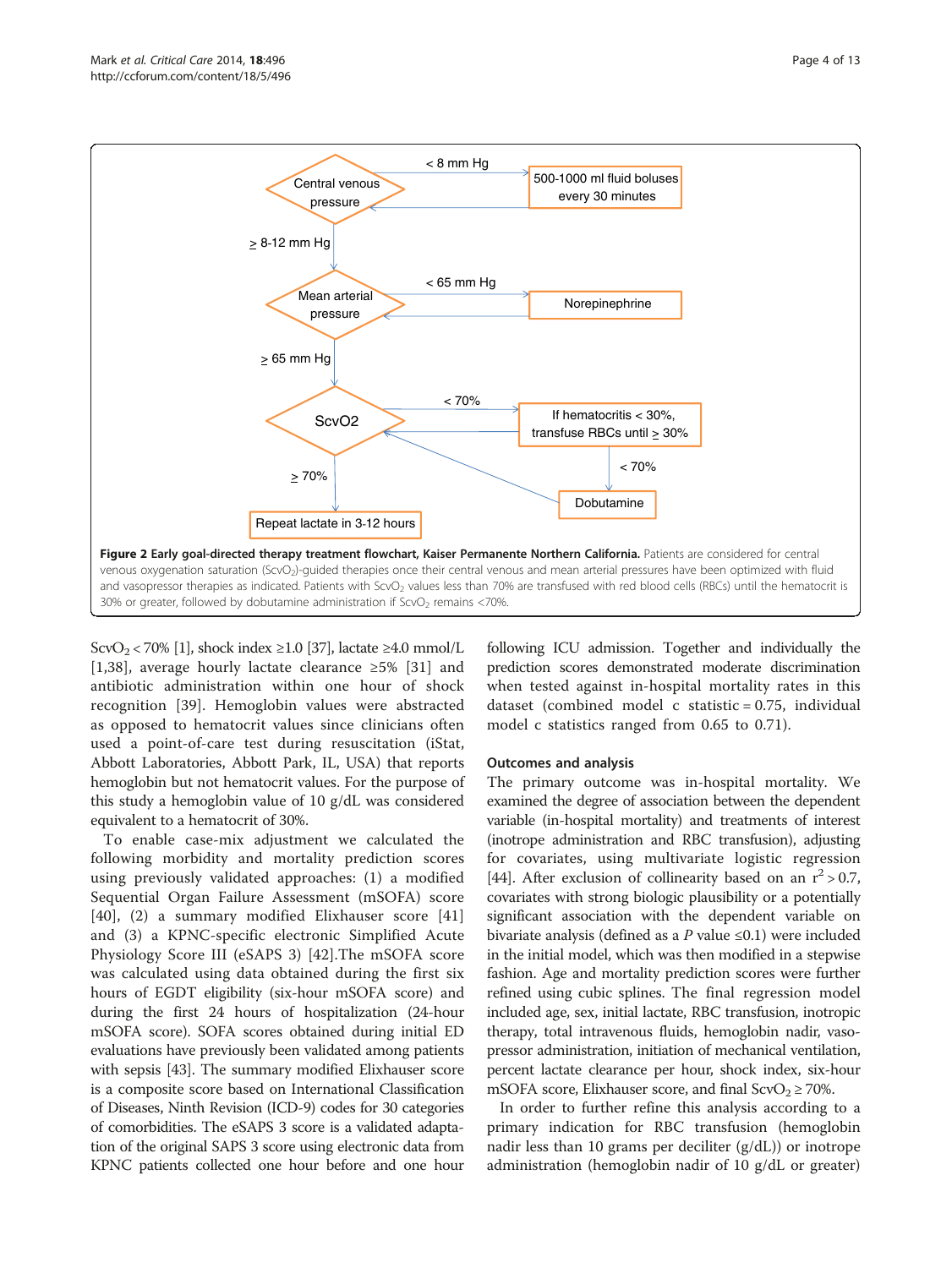for treatment of  $ScvO<sub>2</sub>$  values <70% (Figure [2](#page-3-0)), we divided the cohort based on hemoglobin nadir values during the first six hours of EGDT eligibility. We then determined separate propensity scores for RBC transfusion and inotrope administration using demographic, comorbidity, initial presenting and EGDT treatment period variables in a multivariable logistic regression model. Adjusted P values were calculated by regressing the respective propensity score and treatment against each covariate (as the dependent variable). We did not pursue propensity matching given the limited numbers of study subjects. Rather, we performed logistic regression to assess for an association between treatment (with RBC transfusion or inotropic therapy) and the primary outcome within the respective subgroups, adjusting for the propensity score as both a continuous value and as an ordinal variable stratified into propensity quintiles [[45\]](#page-12-0). Baseline or treatment variables with an adjusted *P* value of ≤0.1 were also included in the regression model as potential residual confounders. All final regression models have a minimum of five event outcomes per independent variable with at least thirty total events [[46](#page-12-0)].

Continuous variables are reported as median values with interquartile ranges. Dichotomous variables are reported as percentages. All analyses were performed using Stata v13.1 (StataCorp LP, College Station, TX, USA). Categorical variables were analyzed using chi-square or Fisher's exact tests. Continuous variables were analyzed using the Student's  $t$  test or Wilcoxon rank-sum test. Potential interactions between RBC transfusion, inotropic therapy, lactate clearance per hour  $(\%)$  and final ScvO<sub>2</sub> values were analyzed as part of the modeling process. Regression model results are reported as adjusted odds ratios (aOR) with robust 95% confidence intervals (CIs) adjusted for clustering by hospital. Missing variables were imputed by multiple imputation  $(n = 5)$  using the mi command in Stata. Multicollinearity was assessed using the variance inflation factor (VIF). An alpha level of 0.05 was used as the threshold for statistical significance.

## Results

There were 2,595 patient encounters in which EGDT was initiated in the ED during the 31-month study period. Of these, 579 met study inclusion criteria, of which seven were repeat encounters (that is readmissions), leaving a total of 572 (22.0%) unique patient encounters eligible for study. A total of 312 ED physicians managed these 572 patients collectively, with mechanical ventilation initiated in 186 (32.5%) patients and vasopressors administered during the treatment period in 335 (58.6%) patients. A median of 4.0 L (interquartile range 3.0 to 5.0 L) of intravenous fluids were given during the six-hour EGDT treatment period, with equal amounts administered to patients with a nadir hemoglobin <10 g/dL versus those with nadirs  $\geq 10$  g/dL (4.0 L versus 4.0 L,  $P = 0.09$ ). Ninety-three percent of patients (534/572) had antibiotic therapy initiated within one hour of the septic shock recognition (time zero).

Either inotropic therapy or RBC transfusions were administered to 297 (51.9%) study patients during the six-hour EGDT treatment period. Inotropic therapy was the sole treatment in 226 patients (39.5%), RBC transfusion in 59 patients (10.3%) and both interventions in 12 patients (2.1%) (Figure 3). Among patients receiving

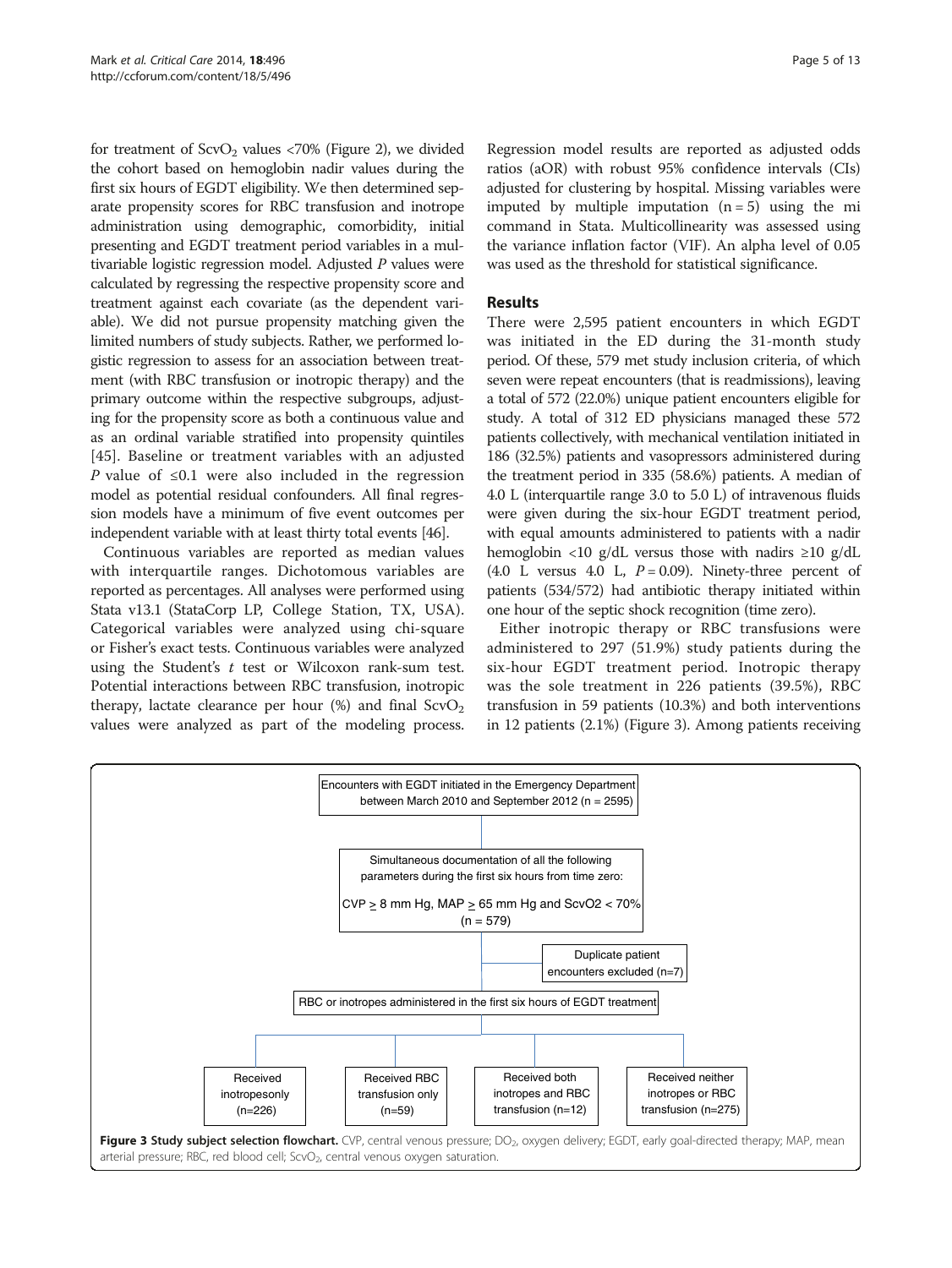## <span id="page-5-0"></span>Table 1 Patient characteristics and variables according to  $ScvO<sub>2</sub>$ -guided therapies

|                                                  | <b>Entire cohort</b><br>$(n = 572)$ | Inotrope administered<br>$(n = 238)$ | <b>RBCs transfused</b><br>$(n = 71)$ | No intervention<br>$(n = 275)$ |
|--------------------------------------------------|-------------------------------------|--------------------------------------|--------------------------------------|--------------------------------|
| Demographics and comorbidities                   |                                     |                                      |                                      |                                |
| Age, years                                       | 73 (62-82)                          | 76 (65-83)                           | 70 (61-81)                           | 71 (60-81)                     |
| Female (%)                                       | 46.7                                | 47.1                                 | 46.5                                 | 46.2                           |
| Race                                             |                                     |                                      |                                      |                                |
| White (%)                                        | 57.9                                | 57.1                                 | 49.3                                 | 59.6                           |
| Asian (%)                                        | 13.5                                | 15.5                                 | 14.1                                 | 12.0                           |
| Hispanic (%)                                     | 12.9                                | 11.8                                 | 14.1                                 | 13.5                           |
| African-American (%)                             | 8.2                                 | 7.6                                  | 14.1                                 | 7.6                            |
| Other (%)                                        | 7.5                                 | 8.0                                  | 8.4                                  | 7.3                            |
| Ischemic heart disease (%)                       | 31.3                                | 30.7                                 | 38.0                                 | 30.2                           |
| Congestive heart failure (%)                     | 36.4                                | 39.5                                 | 32.4                                 | 34.2                           |
| Chronic lung disease (%)                         | 34.1                                | 30.7                                 | 26.7                                 | 38.9                           |
| Diabetes (%)                                     | 34.8                                | 34.4                                 | 26.7                                 | 37.1                           |
| HIV/AIDS (%)                                     | 0.9                                 | 0.4                                  | 1.4                                  | 1.1                            |
| Malignancy (%)                                   | 14.9                                | 12.2                                 | 32.4                                 | 13.1                           |
| Rheumatologic disease (%)                        | 6.3                                 | $5.0\,$                              | 9.9                                  | 6.5                            |
| Elixhauser score                                 | $16(8-23)$                          | 16 (10-22)                           | 19 (11-28)                           | $15(7-23)$                     |
| Initial presenting variables                     |                                     |                                      |                                      |                                |
| Systolic blood pressure, mm Hg <sup>a</sup>      | 109 (92-129)                        | 109 (92-129)                         | 102 (86-113)                         | 112 (93-132)                   |
| Diastolic blood pressure, mm Hg <sup>a</sup>     | 63 (52-76)                          | 63 (50-76)                           | 56 (44-68)                           | 64 (53-77)                     |
| Heart rate, bpm <sup>a</sup>                     | 109 (92-125)                        | 108 (91-124)                         | 118 (99-130)                         | 108 (90-124)                   |
| Shock index <sup>a</sup>                         | $1.0(0.8-1.2)$                      | $1.0(0.8-1.2)$                       | $1.1(0.9-1.4)$                       | $1.0(0.8-1.2)$                 |
| Initial serum lactate, mmol/L <sup>b</sup>       | $4.4(3.0-6.2)$                      | $4.5$ (3.2-6.3)                      | $4.4(3.6-7.7)$                       | $4.3$ $(2.8-6.0)$              |
| Positive blood cultures (%)                      | 35.3                                | 35.7                                 | 49.3                                 | 32.4                           |
| <b>EGDT</b> treatment period variables           |                                     |                                      |                                      |                                |
| Fluid administered by 6 hours, liters            | $4.0$ $(3.0-5.0)$                   | $4.0$ (3.0-5.1)                      | $4.1$ $(3.0-5.0)$                    | $4.0$ $(2.6-5.0)$              |
| Peak CVP, mm Hgb                                 | $16(13-21)$                         | $16(13-21)$                          | 15 (12-19)                           | $16(13-22)$                    |
| Hemoglobin nadir, g/dL <sup>b</sup>              | 11.4 (9.5-13.2)                     | 12.1 (10.3-13.6)                     | $7.9(7.1-8.8)$                       | $11.3(10.0-13.1)$              |
| Antibiotic therapy within one hour (%)           | 93.4                                | 94.5                                 | 95.8                                 | 91.6                           |
| Mechanical ventilation (%) <sup>b</sup>          | 32.5                                | 32.4                                 | 31.0                                 | 32.7                           |
| Vasopressor administration (%) <sup>b</sup>      | 58.6                                | 72.7                                 | 62.0                                 | 46.2                           |
| Initial ScvO <sub>2</sub> , percent <sup>b</sup> | 63 (55-69)                          | 62 (55-69)                           | 61 (55-68)                           | 64 (57-69)                     |
| Final ScvO <sub>2</sub> , percent <sup>b</sup>   | 68 (61-73)                          | 68 (62-73)                           | 70 (60-75)                           | 67 (61-72)                     |
| Final ScvO <sub>2</sub> > 70% (%)                | 43.5                                | 46.6                                 | 51.3                                 | 39.4                           |
| Lactate clearance, percent per hour <sup>b</sup> | 8.4 (4.5-12.9)                      | $8.3(4.2-12.6)$                      | $9.5(3.6-13.0)$                      | $8.3(4.5-13.0)$                |
| Lactate clearance >5% per hour (%)               | 72.5                                | 72.5                                 | 72.4                                 | 71.8                           |
| mSOFA score at 6 hours                           | $4(3-6)$                            | $5(4-7)$                             | $5(3-6)$                             | $4(2-6)$                       |
| eSAPS 3 score                                    | 50 (44-57)                          | 52 (46-58)                           | 52 (45-59)                           | 48 (43-55)                     |
| Post-treatment variables                         |                                     |                                      |                                      |                                |
| mSOFA score at 24 hours                          | $5(3-7)$                            | $5(4-7)$                             | $5(3-7)$                             | $4(3-6)$                       |
| In-hospital mortality (%)                        | 20.5                                | 22.7                                 | 18.3                                 | 19.3                           |

Continuous values are presented as median values with interquartile ranges in parentheses. Dichotomous variables are presented as percentages. <sup>*a*</sup> ti initial emergency department presentation; <sup>b</sup>within the first six hours from shock recognition (time zero). ScvO<sub>2</sub>, central venous oxygen saturation; RBC, red blood cells; HIV/AIDS, human immunodeficiency virus/acquired immunodeficiency syndrome; mm Hg, millimeters mercury; bpm, beats per minute; EGDT, early goal-directed therapy; CVP, central venous pressure; g/dL, grams per deciliter; mSOFA, modified sequential organ failure assessment score; eSAPS, electronic simplified acute physiology score.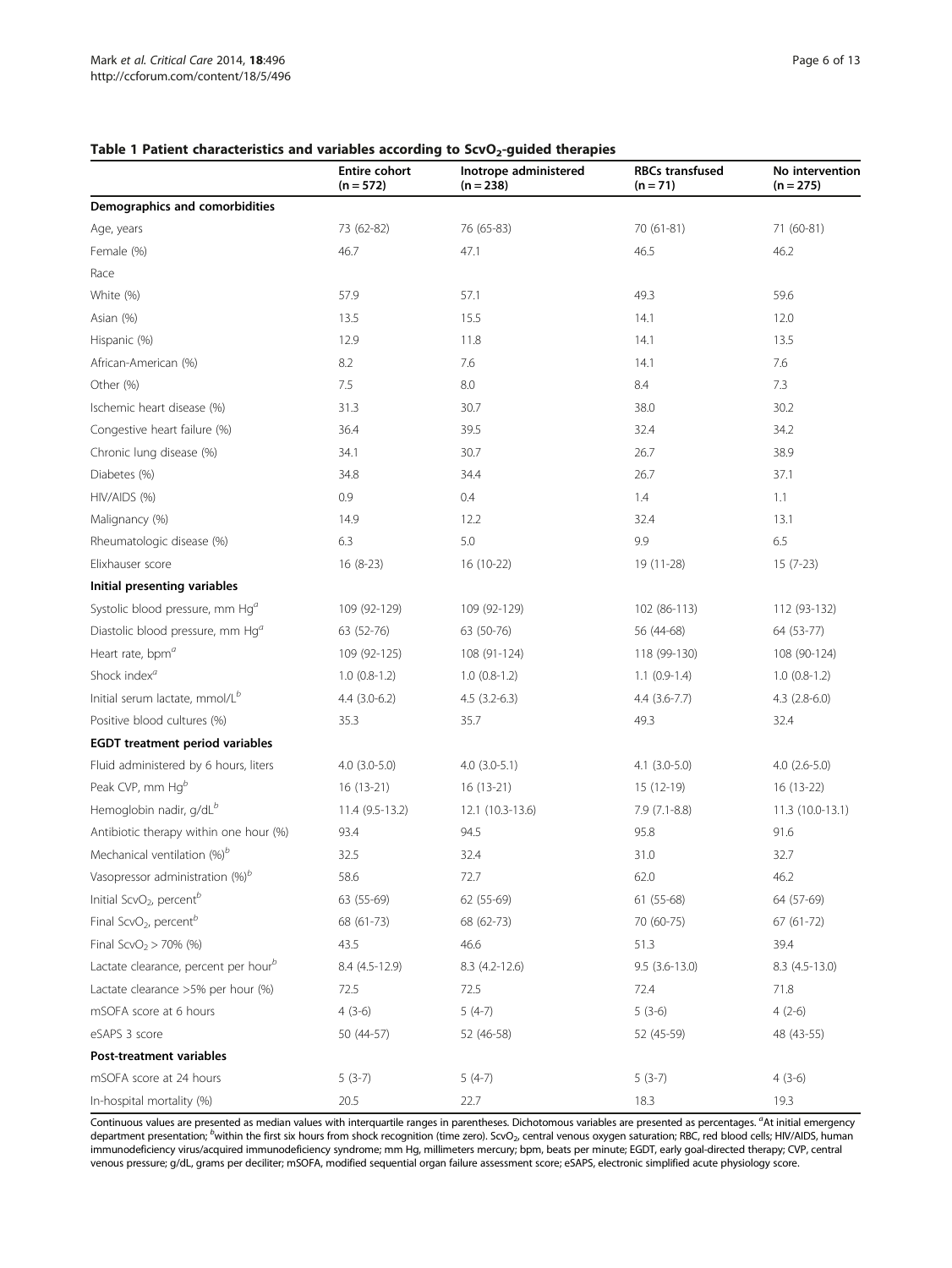|                                                  | RBCs transfused $(n = 71)$ | No RBCs transfused ( $n = 108$ ) | P value (unadjusted) | P value (adjusted) |
|--------------------------------------------------|----------------------------|----------------------------------|----------------------|--------------------|
| Demographics and comorbidities                   |                            |                                  |                      |                    |
| Age, years                                       | 70 (61-81)                 | 72 (60-84)                       | 0.78                 | 0.84               |
| Female (%)                                       | 46.5                       | 50.0                             | 0.65                 | 0.83               |
| Race                                             |                            |                                  | 0.56                 | 0.45               |
| White (%)                                        | 49.3                       | 53.7                             |                      |                    |
| Asian (%)                                        | 14.1                       | 13.9                             |                      |                    |
| Hispanic (%)                                     | 14.1                       | 14.8                             |                      |                    |
| African-American (%)                             | 14.1                       | 7.4                              |                      |                    |
| Other (%)                                        | 8.4                        | 10.2                             |                      |                    |
| Ischemic heart disease (%)                       | 38.0                       | 28.7                             | 0.19                 | 0.38               |
| Congestive heart failure (%)                     | 32.4                       | 31.4                             | 0.90                 | 0.67               |
| Chronic lung disease (%)                         | 26.7                       | 25.9                             | 0.90                 | 0.87               |
| Diabetes (%)                                     | 26.7                       | 40.7                             | 0.06                 | 0.90               |
| HIV/AIDS (%)                                     | 1.4                        | 0.9                              | 0.77                 | 0.71               |
| Malignancy (%)                                   | 32.4                       | 15.7                             | 0.01                 | 0.93               |
| Rheumatologic disease (%)                        | 9.9                        | 6.5                              | 0.41                 | 0.51               |
| Elixhauser score                                 | 19 (11-28)                 | 16 (9-24)                        | 0.05                 | 0.95               |
| Initial presenting variables                     |                            |                                  |                      |                    |
| Systolic blood pressure, mm Hg <sup>a</sup>      | 102 (86-113)               | 107 (92-127)                     | 0.05                 | 0.90               |
| Diastolic blood pressure, mm Hg <sup>a</sup>     | 56 (44-68)                 | 59 (50-70)                       | 0.51                 | 0.54               |
| Heart rate, bpm <sup>a</sup>                     | 118 (99-130)               | 109 (90-123)                     | 0.02                 | 0.21               |
| Shock index <sup><i>a</i></sup>                  | $1.1(0.9-1.4)$             | $1.0(0.8-1.2)$                   | 0.001                | 0.27               |
| Shock index $\geq 1.0$                           | 74.6                       | 51.9                             | 0.003                | 0.11               |
| Serum lactate, mmol/L <sup>b</sup>               | 4.4 (3.6-7.7)              | $4.3$ $(2.5-5.7)$                | 0.10                 | 0.74               |
| Positive blood cultures (%)                      | 49.3                       | 34.2                             | 0.05                 | 0.73               |
| <b>EGDT treatment period variables</b>           |                            |                                  |                      |                    |
| Fluid administered by 6 hours, liters            | $4.1$ $(3.0-5.0)$          | $4.0$ $(3.0-5.7)$                | 0.37                 | 0.48               |
| Peak CVP, mm Hg <sup>b</sup>                     | 15 (12-19)                 | 16 (13-22)                       | 0.02                 | 0.57               |
| Hemoglobin nadir, g/dL <sup>b</sup>              | $7.9(7.1-8.8)$             | $9.2$ (8.5-9.5)                  | < 0.001              | 0.47               |
| Inotropes (%)                                    | 16.9                       | 37.0                             | 0.005                | 0.36               |
| Antibiotic therapy within one hour (%)           | 95.8                       | 93.5                             | 0.52                 | 0.40               |
| Mechanical ventilation (%) <sup>b</sup>          | 31.0                       | 33.3                             | 0.74                 | 0.74               |
| Vasopressor administration $(\%)^b$              | 62.0                       | 64.8                             | 0.70                 | 0.60               |
| Initial ScvO <sub>2</sub> , percent <sup>b</sup> | 61 (55-68)                 | 63 (55-69)                       | 0.97                 | 0.87               |
| Final ScvO <sub>2</sub> , percent <sup>b</sup>   | 70 (60-75)                 | 67 (61-71)                       | 0.51                 | 0.36               |
| Final ScvO <sub>2</sub> > 70% (%)                | 51.3                       | 39.1                             | 0.12                 | 0.16               |
| Change in ScvO <sub>2</sub> , percent            | $7(-2-12)$                 | $5(-4-12)$                       | 0.54                 | 0.34               |
| Lactate clearance, percent per hour <sup>b</sup> | $9.5(3.6-13.0)$            | 8.5 (3.9-12.0)                   | 0.13                 | 0.09               |
| Lactate clearance ≥5% per hour (%)               | 72.4                       | 66.5                             | 0.43                 | 0.28               |
| mSOFA score at 6 hours                           | $5(3-6)$                   | $5(3-7)$                         | 0.41                 | 0.94               |
| eSAPS 3 score                                    | 52 (45-59)                 | 50 (44-57)                       | 0.35                 | 0.89               |

## <span id="page-6-0"></span>Table 2 Propensity score adjustment among patients eligible for RBC transfusion during EGDT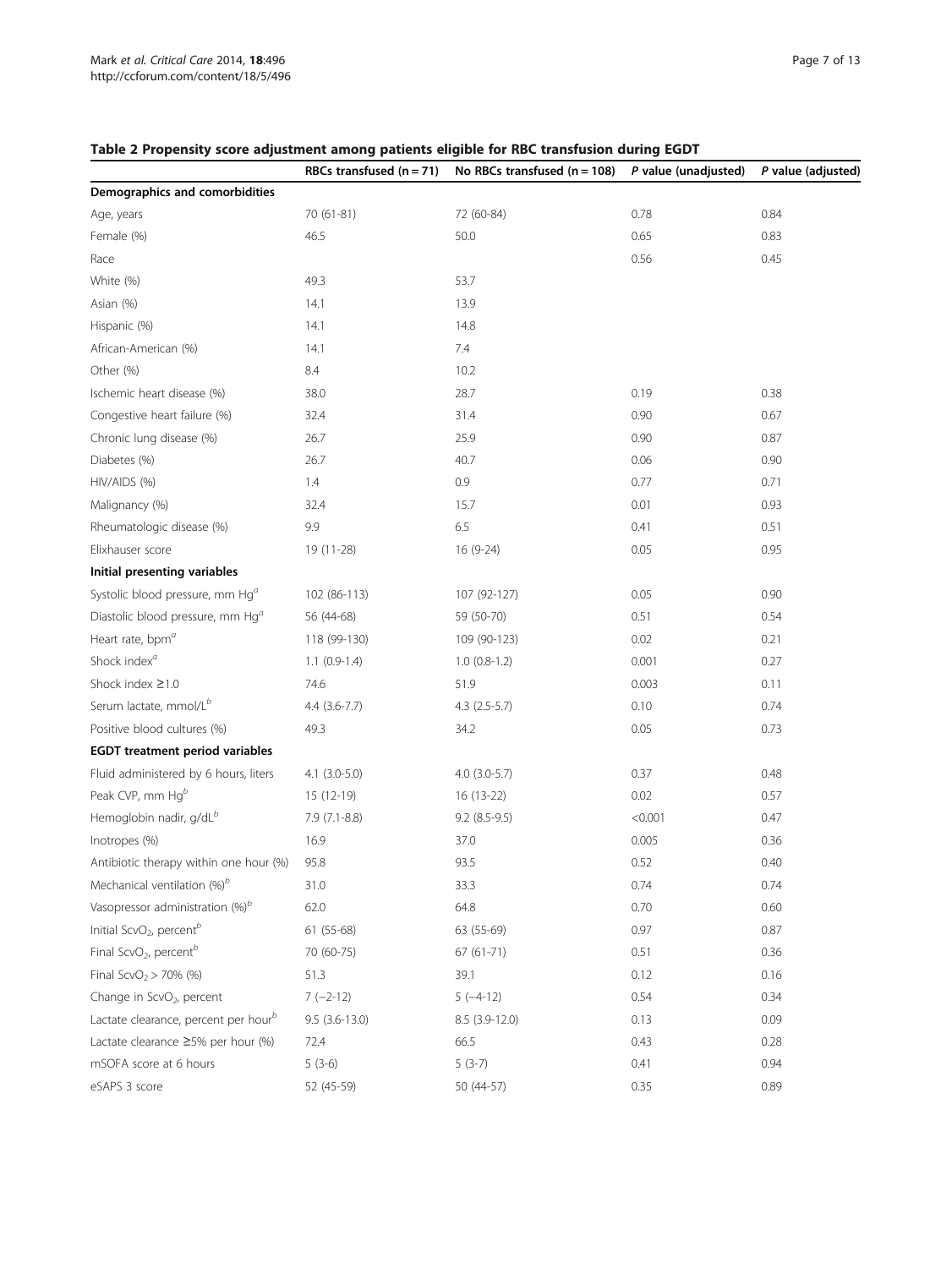| Post-treatment variables  |         |          |      |      |
|---------------------------|---------|----------|------|------|
| mSOFA score at 24 hours   | 5 (3-7) | $5(4-7)$ | 0.38 | 0.85 |
| In-hospital mortality (%) | 18.3    | 19.4     | 0.85 |      |

|  | Table 2 Propensity score adjustment among patients eligible for RBC transfusion during EGDT (Continued) |  |
|--|---------------------------------------------------------------------------------------------------------|--|
|--|---------------------------------------------------------------------------------------------------------|--|

A subgroup analysis was conducted among patients with a hemoglobin nadir less than 10 g/dL during EGDT. Unadjusted P values are reported for the observed variables based on whether RBC transfusion was administered for an ScvO2 less than 70%. Adjusted P values are based on bivariate regression analyses comparing the propensity score (for RBC transfusion) and each variable. Continuous values are presented as median values with interquartile ranges in parentheses. Dichotomous variables are presented as percentages.

a<br>At initial emergency department presentation; <sup>b</sup>within the first six hours from shock recognition (time zero). RBC, red blood cells; EGDT, early goal-directed therapy; HIV/AIDS, human immunodeficiency virus/acquired immunodeficiency syndrome; mm Hg, millimeters mercury; bpm, beats per minute; CVP, central venous pressure; g/dL, grams per deciliter; ScvO<sub>2</sub>, central venous oxygen saturation; mSOFA, modified sequential organ failure assessment score; eSAPS, electronic simplified acute physiology score.

inotropic therapy, dobutamine was the sole inotrope in 237 (99.6%) patients (consistent with the KPNC EGDT treatment protocol, Figure [2](#page-3-0)), with a single additional patient receiving an epinephrine infusion. Median values for age, initial lactate and initial  $ScvO<sub>2</sub>$  were 73 years, 4.4 mmol/L and 63%, respectively. A total of 249/572 (43.5%) patients reached a final ScvO2 of  $\geq$ 70% by the end of the six-hour EGDT treatment period. Patients were not statistically more likely to achieve an ScvO<sub>2</sub> of  $\geq 70\%$  if they were treated with RBC transfusion alone (29/59, 49.2%,  $P = 0.19$ ), inotropic therapy alone (104/226, 46.0%,  $P = 0.15$ ) or both RBC and inotropic therapy (7/12, 58.3%,  $P = 0.23$ ) as compared to no therapy (108/275, 39.3%). There was no clinically significant unadjusted difference in the rate of lactate clearance according to treatment provided. It should be noted that the small number of patients receiving both RBC and inotropic therapy limits meaningful analysis of this subgroup. A complete list of abstracted variables grouped by treatment with RBC transfusion or inotropic therapy is presented in Table [1.](#page-5-0)

There were no significant unadjusted associations between in-hospital mortality and either inotropic therapy (OR 1.33, 95% CI 0.92 to 1.92,  $P = 0.12$ ) or RBC transfusion (OR 0.93, 95% CI 0.52 to 1.66,  $P = 0.80$ ). Multiple logistic regression among the entire cohort adjusted for age, sex, initial lactate, RBC transfusion, inotropic therapy, total intravenous fluids, hemoglobin nadir, vasopressor administration, initiation of mechanical ventilation, percent lactate clearance per hour, shock index, six-hour mSOFA score, Elixhauser score and final  $ScvO<sub>2</sub> \ge 70\%$  likewise did not reveal a statistically significant association between in-hospital mortality and inotropic therapy (aOR 1.10, 95% CI 0.70 to 1.73,  $P = 0.68$ ), but did suggest a trend toward lower mortality among patients transfused with RBCs (aOR 0.58, 95% CI 0.29 to 1.18,  $P = 0.14$ ). Pairwise factorial interactions between RBC transfusion, inotropic therapy, final  $ScvO_2 \ge 70\%$  or lactate clearance ≥5% per hour were not significantly associated with in-hospital mortality when introduced into the regression model, nor did they significantly alter the odds ratio estimates for RBC transfusion or inotropic therapy, suggesting a treatment effect that was independent of reaching these resuscitation endpoints. The VIF was less than four for all independent variables, indicating the absence of multicollinearity,

We then conducted a propensity-adjusted analysis for treatment with RBC transfusion or inotropic therapy among subgroups of patients with a hemoglobin nadir of either less than 10 g/dL or equal or greater than 10 g/dL, respectively. The subgroup characteristics are presented in Tables [2](#page-6-0) and [3,](#page-8-0) stratified by the treatments of interest, along with the covariate  $P$  values following adjustment for treatment propensity score. The propensity-adjusted regression model estimated that RBC transfusion was significantly associated with decreased in-hospital mortality (aOR 0.42, 95% CI 0.18 to 0.97,  $P = 0.04$ ) among patients with a hemoglobin nadir less than 10 g/dL. However, inotropic therapy was not associated with in-hospital mortality (aOR 1.16, 95% CI 0.69 to 1.96,  $P = 0.57$ ). These results were largely consistent when the model was adjusted using quintiles of propensity score, though the point estimate and CIs were slightly higher resulting in a marginally non-significant result for RBC transfusion (aOR 0.46, 95% CI 0.21 to 1.04,  $P = 0.06$ , Table [4\)](#page-9-0).

## **Discussion**

In this retrospective analysis of a prospectively identified patient cohort with septic shock undergoing EGDT in the emergency department,  $DO<sub>2</sub>$  augmentation therapies (inotropes and/or RBC transfusion) were administered to just over half the patients with EGDT protocol-driven indications for these treatments ( $ScvO<sub>2</sub> < 70%$  after meeting both CVP and MAP target goals). We observed a propensity-adjusted association between RBC transfusion and decreased in-hospital mortality in patients with hemoglobin values less than 10 g/dL, raising the possibility of a beneficial effect of RBC transfusion as recommended by the EGDT treatment protocol. This association was not significantly impacted by the success or failure of reaching a final ScvO<sub>2</sub> of  $\geq$ 70%. In contrast, analysis of patients receiving inotropic therapy alone did not reveal a significant association with in-hospital mortality rates. These findings may be interpreted to suggest a mortality benefit from RBC transfusion among a specific subgroup of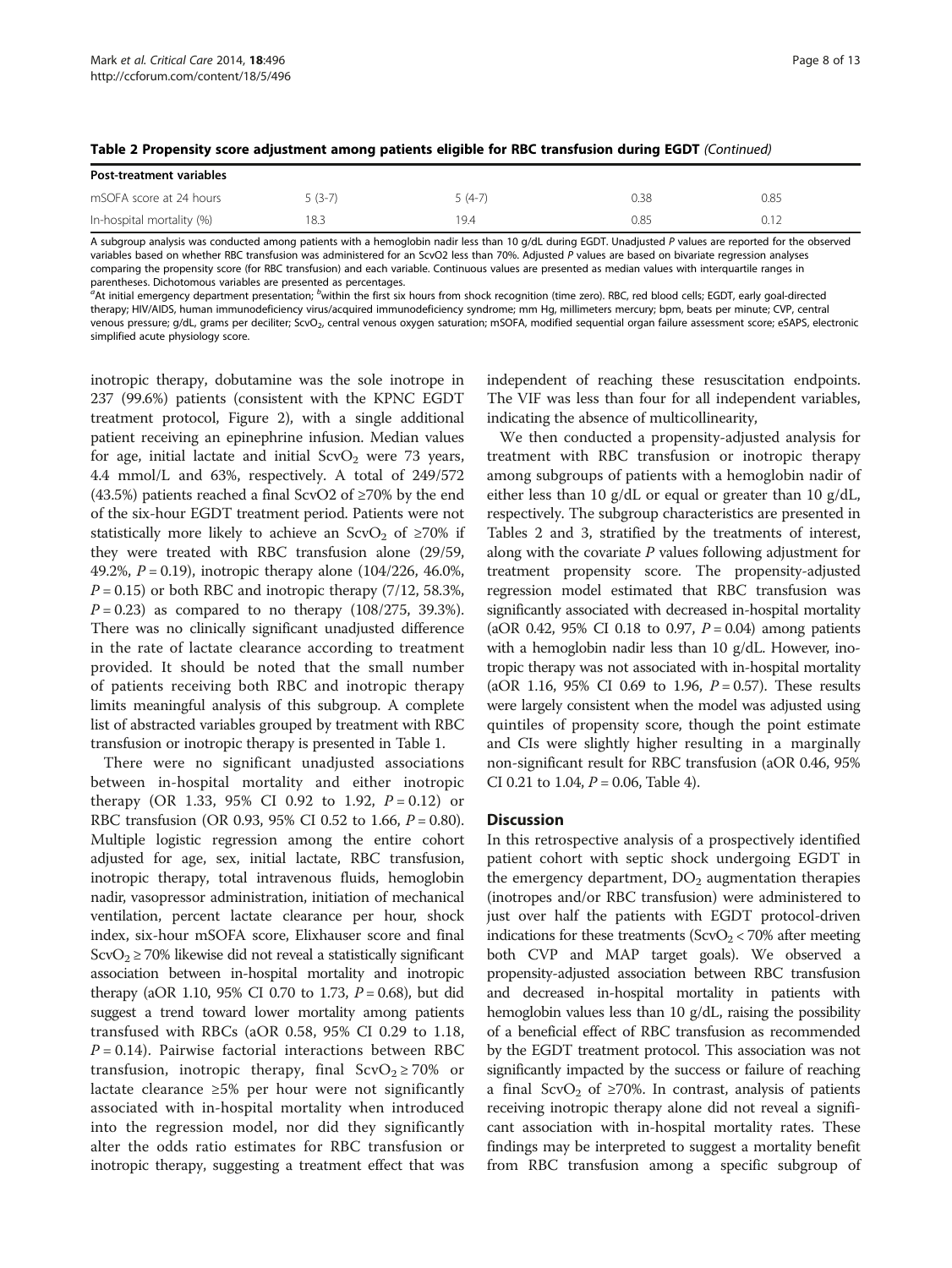## <span id="page-8-0"></span>Table 3 Propensity score adjustment among patients eligible for inotropic therapy during EGDT

|                                                  | Inotropes<br>$(n = 186)$ | No inotropes<br>$(n = 207)$ | P value (unadjusted) | P value (adjusted<br>for propensity score) |  |
|--------------------------------------------------|--------------------------|-----------------------------|----------------------|--------------------------------------------|--|
| Demographics and comorbidities                   |                          |                             |                      |                                            |  |
| Age, years                                       | 76 (67-84)               | 72 (61-81)                  | 0.01                 | 0.85                                       |  |
| Female (%)                                       | 46.8                     | 44.9                        | 0.74                 | 0.58                                       |  |
| Race                                             |                          |                             | 0.45                 | 0.47                                       |  |
| White (%)                                        | 58.6                     | 62.3                        |                      |                                            |  |
| Asian (%)                                        | 15.1                     | 11.6                        |                      |                                            |  |
| Hispanic (%)                                     | 11.8                     | 12.6                        |                      |                                            |  |
| African-American (%)                             | 6.4                      | 8.2                         |                      |                                            |  |
| Other (%)                                        | 8.0                      | 5.3                         |                      |                                            |  |
| Ischemic heart disease (%)                       | 31.7                     | 30.0                        | 0.38                 | 0.96                                       |  |
| Congestive heart failure (%)                     | 39.8                     | 37.2                        | 0.60                 | 0.91                                       |  |
| Chronic lung disease (%)                         | 32.2                     | 42.5                        | 0.04                 | 0.49                                       |  |
| Diabetes (%)                                     | 34.4                     | 34.8                        | 0.94                 | 0.29                                       |  |
| HIV/AIDS (%)                                     | 0.5                      | 1.0                         | 0.63                 | 0.66                                       |  |
| Malignancy (%)                                   | 10.8                     | 12.1                        | 0.68                 | 0.73                                       |  |
| Rheumatologic disease (%)                        | 4.8                      | 6.3                         | 0.54                 | 0.57                                       |  |
| Elixhauser score                                 | $16(8-21)$               | $15(7-23)$                  | 0.64                 | 0.38                                       |  |
| Initial presenting variables                     |                          |                             |                      |                                            |  |
| Systolic blood pressure, mm Hg <sup>a</sup>      | 111 (94-130)             | 113 (95-132)                | 0.57                 | 0.23                                       |  |
| Diastolic blood pressure, mm Hg <sup>a</sup>     | 65 (51-80)               | 66 (54-78)                  | 0.51                 | 0.31                                       |  |
| Heart rate, bpm <sup>a</sup>                     | 108 (92-124)             | 108 (90-125)                | 0.80                 | 0.50                                       |  |
| Shock index <sup><i>a</i></sup>                  | $1.0(0.8-1.2)$           | $1.0(0.8-1.1)$              | 0.85                 | 0.94                                       |  |
| Shock index $\geq 1.0$                           | 52.7                     | 50.2                        | 0.63                 | 0.74                                       |  |
| Serum lactate, mmol/L <sup>b</sup>               | $4.6(3.4-6.2)$           | 4.4 (3.0-6.2)               | 0.22                 | 0.47                                       |  |
| Positive initial blood cultures (%)              | 34.4                     | 31.9                        | 0.60                 | 0.40                                       |  |
| <b>EGDT</b> treatment period variables           |                          |                             |                      |                                            |  |
| Fluid administered by 6 hours, liters            | $4.0$ $(3.0-5.0)$        | $3.5(2.5-5.0)$              | 0.03                 | 0.34                                       |  |
| Peak CVP, mm Hg <sup>b</sup>                     | $16(13-20)$              | $17(13-22)$                 | 0.27                 | 0.45                                       |  |
| Hemoglobin nadir, g/dL <sup>b</sup>              | 12.7 (11.6-14.0)         | 12.2 (10.9-13.7)            | 0.04                 | 0.11                                       |  |
| RBC transfusion (%)                              | 0                        | $\mathsf{O}\xspace$         | n/a                  | n/a                                        |  |
| Antibiotic therapy within one hour (%)           | 95.2                     | 90.8                        | 0.10                 | 0.11                                       |  |
| Mechanical ventilation $(\%)^b$                  | 30.6                     | 34.3                        | 0.44                 | 0.58                                       |  |
| Vasopressor administration (%) <sup>b</sup>      | 71.5                     | 42.5                        | < 0.001              | 0.31                                       |  |
| Initial ScvO <sub>2</sub> , percent <sup>b</sup> | 62 (55-70)               | 64 (57-69)                  | 0.44                 | 0.07                                       |  |
| Final ScvO <sub>2</sub> , percent <sup>b</sup>   | 68 (63-72)               | 68 (61-73)                  | 0.29                 | 0.62                                       |  |
| Final ScvO <sub>2</sub> > 70% (%)                | 44.4                     | 42.3                        | 0.68                 | 0.80                                       |  |
| Change in ScvO <sub>2</sub> , percent            | $5(-2-13)$               | $3(-4-10)$                  | 0.16                 | 0.06                                       |  |
| Lactate clearance, percent per hour <sup>b</sup> | 8.2 (4.8-13.0)           | 8.5 (4.8-13.6)              | 0.40                 | 0.38                                       |  |
| Lactate clearance ≥5% per hour (%)               | 74.1                     | 74.2                        | 0.98                 | 0.89                                       |  |
| mSOFA score at 6 hours                           | $5(4-6)$                 | $4(2-6)$                    | < 0.001              | 0.51                                       |  |
| eSAPS 3 score                                    | 52 (46-58)               | 48 (43-55)                  | 0.02                 | 0.71                                       |  |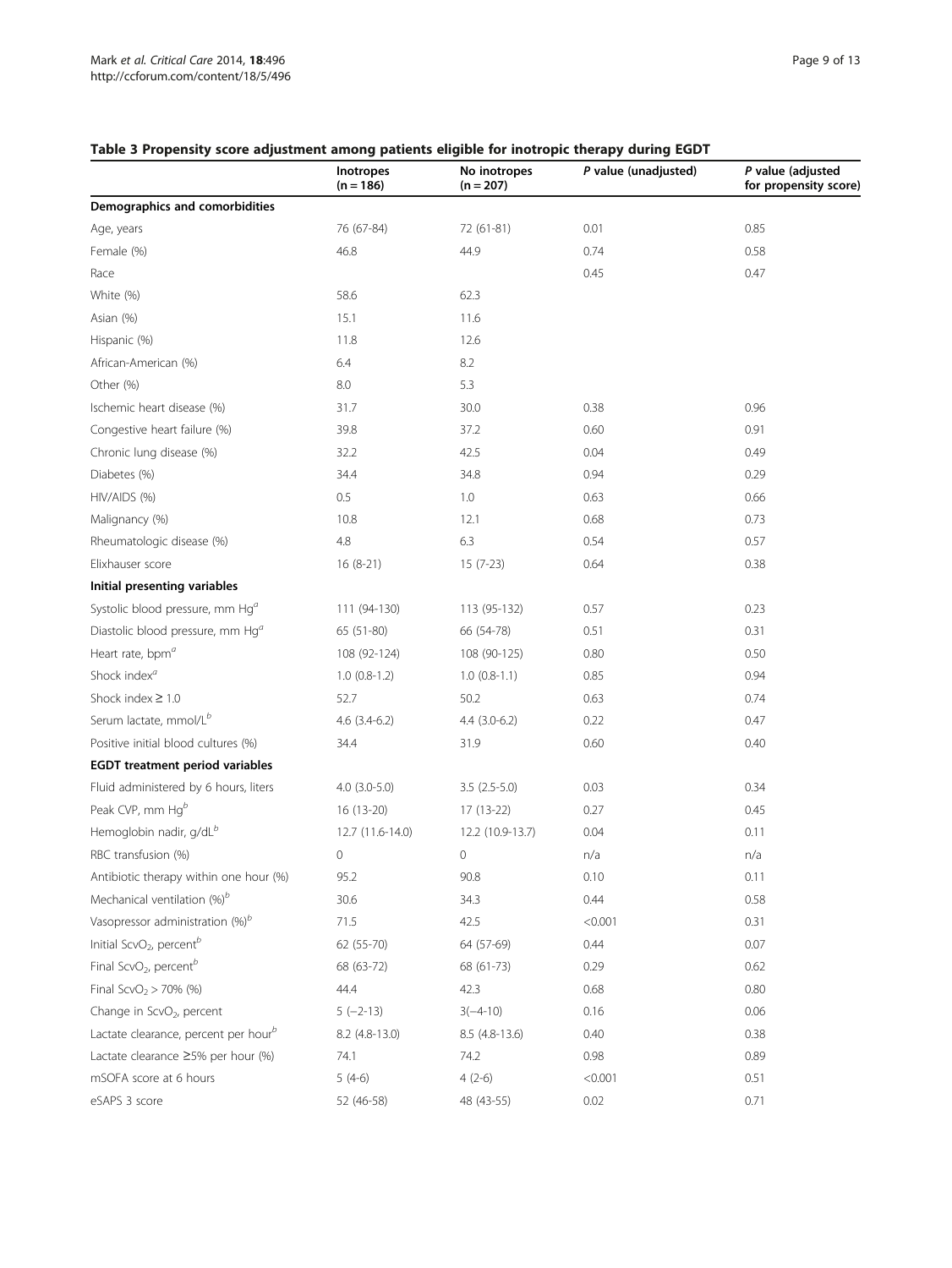| Post-treatment variables  |          |          |       |      |
|---------------------------|----------|----------|-------|------|
| mSOFA score at 24 hours   | $5(4-7)$ | $4(3-6)$ | 0.001 |      |
| In-hospital mortality (%) | 23.7     | 18.8     | 0.24  | 0.41 |

<span id="page-9-0"></span>

| Table 3 Propensity score adjustment among patients eligible for inotropic therapy during EGDT (Continued) |  |  |  |  |  |
|-----------------------------------------------------------------------------------------------------------|--|--|--|--|--|
|-----------------------------------------------------------------------------------------------------------|--|--|--|--|--|

A subgroup analysis was conducted among patients with a hemoglobin nadir of 10 g/dL or greater during EGDT. Unadjusted P values are reported for the observed variables based on whether inotropic therapy was administered for an ScvO2 less than 70%. Adjusted P values are based on bivariate regression analyses comparing the propensity score (for inotropic therapy) and each variable. Continuous values are presented as median values with interquartile ranges in parentheses. Dichotomous variables are presented as percentages.

a<br>At initial emergency department presentation; <sup>b</sup>within the first six hours from shock recognition (time zero). ; EGDT, early goal-directed therapy; HIV/AIDS, human immunodeficiency virus/acquired immunodeficiency syndrome; mm Hg, millimeters mercury; bpm, beats per minute; CVP, central venous pressure; g/dL, grams per deciliter; RBC, red blood cells; ScvO<sub>2</sub>, central venous oxygen saturation; mSOFA, modified sequential organ failure assessment score; eSAPS, electronic simplified acute physiology score.

patients (subnormal  $ScvO<sub>2</sub>$  and hemoglobin less than 10 g/dL) treated early in the course of septic shock, independent of reaching a target  $ScvO<sub>2</sub>$ .

Our study is the first we are aware of to revisit the hypothetical independent benefit of RBC transfusion among patients with septic shock treated in the emergency department since the original EGDT trial [[1\]](#page-11-0). RBC transfusion is arguably the most controversial aspect of the EGDT protocol for several reasons. Foremost, there is controversy over the use of RBC transfusions as a means of augmenting tissue oxygen delivery or microvascular perfusion in patients with sepsis [\[16,18](#page-11-0)]. Second, there is a fairly consistent and growing body of evidence demonstrating mortality benefits of restrictive transfusion practices in critical and acute illness, though not specifically among patients with septic shock [[19](#page-11-0)-[23](#page-11-0)]. Finally, the exceptionally high rate of transfusion (64%) during the initial six hours of therapy in the original EGDT study [\[1](#page-11-0)] has failed to be approximated in any subsequent randomized or observational study of EGDT [[10](#page-11-0)[,31](#page-12-0)-[35,47\]](#page-12-0).

However, several recent studies [\[15,24](#page-11-0)[,48](#page-12-0)] have challenged the notion that RBC transfusion is harmful in critically ill patients, and have even suggested a mortality benefit among septic patients using propensity-matched analyses, similar to our results [[15,24](#page-11-0)]. Reasons for the observed decreases in mortality following RBC transfusion during septic shock are elusive at best, though may involve the aforementioned contested theory of augmented microvascular oxygen delivery and the interplay between the pro-inflammatory

and immunosuppressive effects of blood transfusions [[49](#page-12-0)]. Others have suggested the increasing use of leukoreduced products in the past decade as a possible explanation [[48](#page-12-0)]. Accordingly, physiologic studies of leukoreduced RBC transfusions in patients with sepsis have revealed improvements in microcirculatory flow and oxygen consumption, chiefly among those with subnormal parameters at baseline [[18](#page-11-0)[,50\]](#page-12-0). In addition, the pro-inflammatory effects of leukoreduced blood, as compared to non-leukoreduced blood, appear to be minimal given near undetectable levels of cytokines, suggesting a possible mechanism by which non-leukoreduced products produced harmful effects in older studies [[51\]](#page-12-0).

The lack of an observed association between inotropic therapy and in-hospital mortality is consistent with previously published findings from a similar multicenter sepsis patient database analysis [[9\]](#page-11-0). This is despite the fact that the patients treated with inotropic therapy in this cohort received a larger volume of intravenous fluid than those who were not treated with inotropes (median 4.0 versus 3.5 liters,  $P = 0.03$ ). Some studies have even hinted at potential harms resulting from the use of dobutamine in patients with septic shock [[13](#page-11-0),[29](#page-11-0)]. In part this may be attributable to the highly variable physiologic effects of dobutamine among patients with severe sepsis or septic shock, specifically with regard to indices of microvascular perfusion, even in the presence of hypoperfusion [[26](#page-11-0)-[28](#page-11-0)]. Biochemical studies in septic shock patients have demonstrated positive relationships between dobutamine administration and levels of the pro-inflammatory cytokine tumor

Table 4 Multiple regression and propensity score adjusted odds ratio of in-hospital mortality according to treatment with red blood cell (RBC) transfusion or inotropic therapy during early goal-directed therapy (EGDT)

| Odds ratio of in-patient mortality              | <b>RBC</b> transfusion | P value | Inotrope therapy  | P value |
|-------------------------------------------------|------------------------|---------|-------------------|---------|
| Unadjusted (95% CI)                             | $0.93(0.52-1.66)$      | 0.80    | 1.33 (0.92-1.92)  | 0.12    |
| Multivariate regression adjusted (95% CI)       | $0.58(0.29-1.18)$      | 0.14    | $1.10(0.70-1.73)$ | 0.68    |
| Propensity score (continuous) adjusted (95% CI) | $0.42(0.18-0.97)$      | 0.04    | $1.16(0.69-1.96)$ | 0.57    |
| Propensity score (quintile) adjusted (95% CI)   | $0.46(0.21-1.04)$      | 0.06    | $1.21(0.77-1.91)$ | 0.41    |

Multivariate logistic regression analysis of the entire cohort was conducted, followed by propensity score adjusted analyses according to the subgroup of hemoglobin nadir during the first six hours of EGDT treatment; patients with a hemoglobin less than 10 g/dL were included in the analysis of RBC transfusion and patients with a hemoglobin of 10 g/dL or greater were included in the inotrope therapy analysis. Standard error and 95% confidence interval (CI) calculations in the regression analyses are adjusted for clustering by hospital.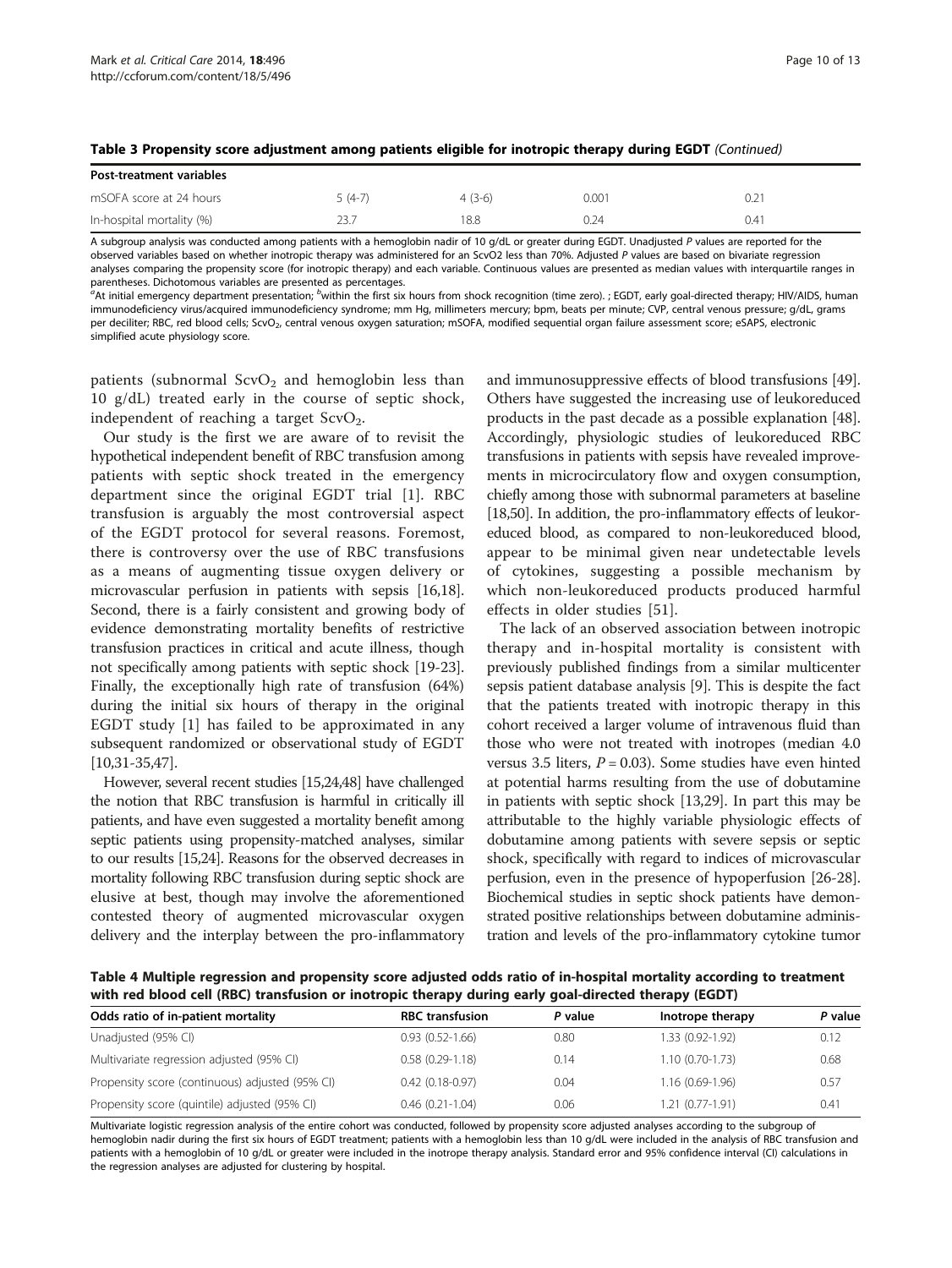necrosis factor (TNF)-alpha that are not explained by illness severity, and which may predispose patients to higher degrees of organ failure [\[52,53](#page-12-0)]. Finally, a recent clinical trial of beta-adrenergic receptor blockade during septic shock demonstrated an unexpected large mortality benefit, potentially unmasking the harms of excessive beta-receptor stimulation with inotropic therapy during septic shock [\[54\]](#page-12-0).

The fact that only 43.5% of the patients in the study cohort successfully reached a final  $ScvO<sub>2</sub>$  of ≥70% highlights the difficulty of translating evidence from rigorous clinical trials into general clinical practice (given that 95% versus 60% of patients met this goal in the experimental and control arms of the original EGDT trial, respectively) [\[1](#page-11-0),[55\]](#page-12-0). Regardless, we did not observe any strong correlations between the specific use of inotropes or RBC transfusions and the likelihood of reaching the  $ScvO<sub>2</sub>$  endpoint, though it is difficult to interpret this finding given the possibility of unmeasured co-interventions and the small number of patients receiving both interventions during the resuscitation period.

## Limitations

As with all retrospective studies, several variables of interest suffer from a lack of standardized data collection. Accordingly, it should be noted that analysis of this data is limited by the possibility of residual confounding or indication bias not accounted for by propensity adjustment. In particular, the lack of consistent intervals for repeated measurements is a notable limitation, most pertinent for the two study inclusion ScvO2 values, the percent lactate clearance and the final  $ScvO<sub>2</sub>$  at the end of the six-hour EGDT treatment period. Since the observed associations between treatment with RBC transfusion or inotropic therapy and in-hospital mortality appear to be largely independent of these measurements this is likely of minor consequence. However, it is possible that the observed associations between treatment and outcomes are more accurately represented by achievement of these resuscitation endpoints than our data suggests.

We also did not control for the use of downstream interventions when adjusting for predictors of in-patient mortality (that is, use of corticosteroids and protective lung ventilation). However, protective lung ventilation is standard practice throughout our medical system with default ventilator orders for pressure-limited, low tidal volume parameters, so significant non-compliance was unlikely. Given that the independent impact of corticosteroid administration on mortality in sepsis is inconclusive [[56](#page-12-0)-[59\]](#page-12-0), the omission of this covariate is unlikely to have altered our results significantly.

Likewise we did not fully control for the intensity of treatment with vasopressors or inotropic therapy. The

former was partially adjusted for through the use of the cardiovascular component of the mSOFA score. Regarding inotropic therapy, however, it is possible that the failure to observe an association with in-hospital mortality may simply reflect inadequate dosing or titration. This is suggested by the marginal improvement in  $ScvO<sub>2</sub>$  values observed in the inotropic therapy treatment group. Accordingly, it should be noted that this study was not designed to validate or repudiate the physiologic concepts underlying EGDT.

## **Conclusions**

Among patients with septic shock treated with EGDT in the setting of subnormal  $ScvO<sub>2</sub>$  values despite meeting CVP and MAP target goals, treatment with RBC transfusion may be independently associated with decreased inhospital mortality. Treatment with inotropic therapy does not appear to be significantly associated with in-hospital mortality, though conclusions are limited by lack of adjustment for intensity of treatment. Randomized studies addressing the utility of specific  $ScvO<sub>2</sub>$ -guided therapies would be useful to both address controversial elements of EGDT and further enable septic shock treatment protocols to be refined for optimal efficacy and efficiency.

#### Key messages

- DO<sub>2</sub> augmentation therapies (RBC transfusion or inotropic therapy) were not consistently given to patients with subnormal  $ScvO<sub>2</sub>$  values in this EGDT patient cohort
- RBC transfusion for subnormal  $ScvO<sub>2</sub>$  values (<70%) during EGDT appears to be at least marginally associated with decreased in-hospital mortality, independent of meeting the  $ScvO<sub>2</sub>$  target goal of 70%
- The administration of inotropic therapy for subnormal  $ScvO<sub>2</sub>$  values during EGDT does not appear to be associated with reduced in-hospital mortality
- Randomized studies of RBC transfusion in early septic shock are needed.

#### Abbreviations

aOR: adjusted odds ratio; bpm: beats per minute; CI: confidence interval; CVP: central venous pressure; DO<sub>2</sub>: oxygen delivery; ED: emergency department; EGDT: early goal-directed therapy; eSAPS 3: electronic simplified acute physiology score III; g/dL: grams per deciliter; HIV/AIDS: human immunodeficiency virus/acquired immunodeficiency syndrome; IRB: institutional review board; KPNC: Kaiser Permanente Northern California; MAP: mean arterial pressure; mm Hg: millimeters mercury; mSOFA: modified sequential organ failure assessment score; RBC: red blood cell; ScvO<sub>2</sub>: central venous oxygen saturation;  $SpO<sub>2</sub>$ : peripheral blood oxygen saturation; TNF: tumor necrosis factor; VIF: variance inflation factor; VO<sub>2</sub>: oxygen consumption.

#### Competing interests

The authors declare that they have no competing interests.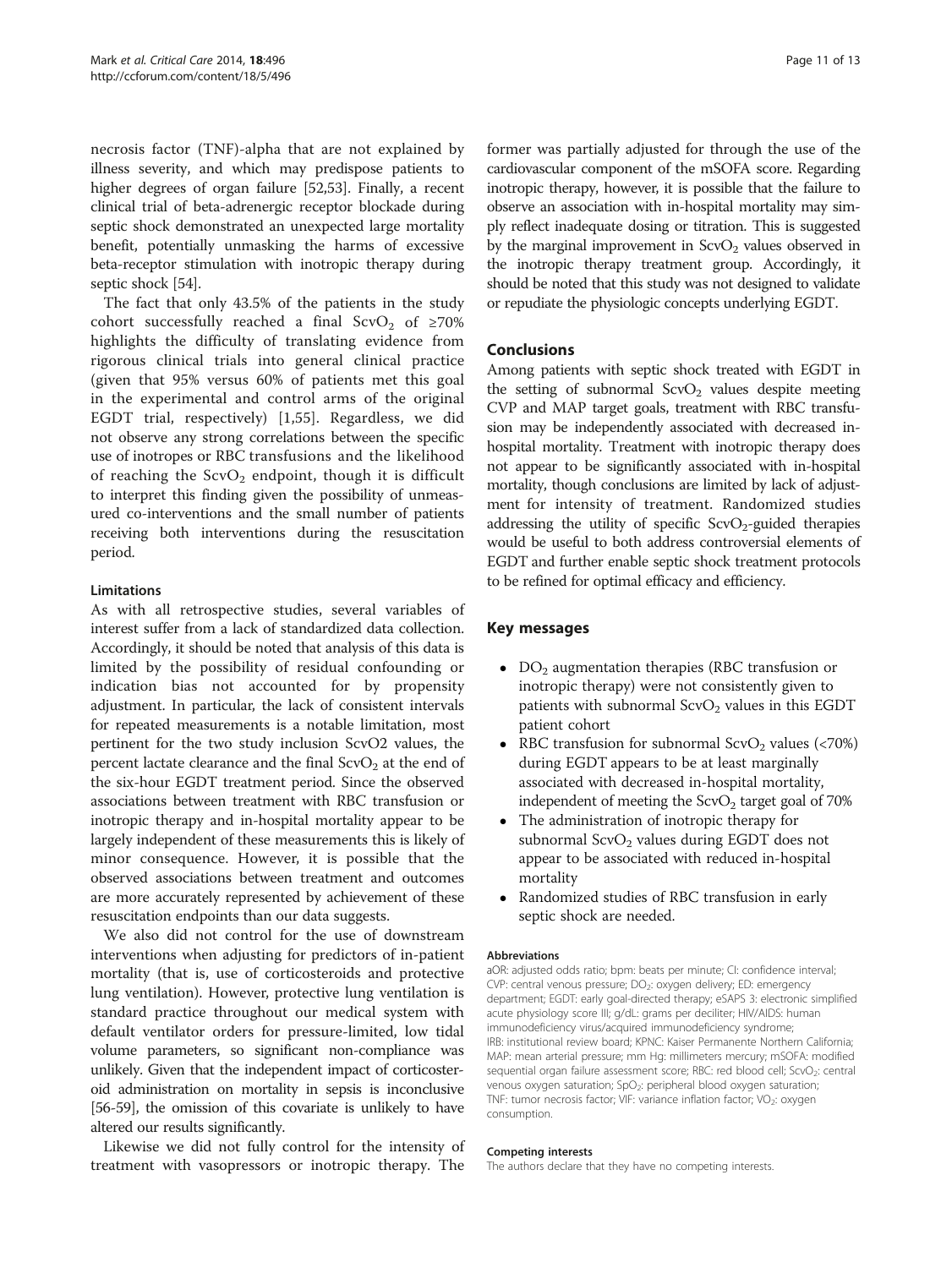#### <span id="page-11-0"></span>Authors' contributions

DGM, JWM, ARE, MVK, VL, DWB, and DRV made substantial contributions to the conception and design of the study. DGM, ARE, MVK, and JWM refined participant and variable selection and undertook chart abstraction. YYH and DGM managed the data, including quality control, and performed data analysis. DGM drafted the manuscript, and all authors contributed substantially to its revision. All authors read and approved the final manuscript. DGM takes responsibility for the manuscript as a whole.

#### Acknowledgements

We would like to thank the Data Consulting Team of the Quality and AR&L Division of Kaiser Foundation Hospital, Inc. for their partnership in data acquisition, Gabriel Escobar, MD for assistance with electronic simplified acute physiology score calculation, Adina S. Rauchwerger, MPH, Uli Chettipally, MD, MPH and Mary E. Reed, DrPH for their assistance with manuscript revision, Lorelle Poropat of the KPNC Quality and Regulatory Services Data Consulting Team and Jay Soule of the Quality and Operations Support division of The Permanente Medical Group for their help with case identification. The Gordon and Betty Moore Foundation provided the financial support for all authors involved in this project. The funding body had no role in the design, data collection, analysis or interpretation of the data, writing of the manuscript or the decision to submit the manuscript for publication.

#### Author details

<sup>1</sup>Department of Emergency Medicine, Kaiser Permanente, 275 West Macarthur Boulevard, Oakland, CA 94611, USA. <sup>2</sup>Division of Research, Kaiser Permanente Northern California, 2000 Broadway, Oakland, CA 94612, USA. 3 Department of Emergency Medicine, Kaiser Permanente, 27303 Sleepy Hollow Avenue, Hayward, CA 94545, USA. <sup>4</sup>Department of Emergency Medicine, Kaiser Permanente, 6600 Bruceville Road, South Sacramento, CA 95823, USA. <sup>5</sup>Department of Emergency Medicine, Kaiser Permanente, 99 Montecillo Road, San Rafael, CA 94903, USA. <sup>6</sup>Department of Emergency Medicine, Kaiser Permanente, 1600 Eureka Road, Roseville, CA 95661, USA.

# Received: 6 March 2014 Accepted: 13 August 2014

**Comment Comments** 

#### References

- 1. Rivers E, Nguyen B, Havstad S, Ressler J, Muzzin A, Knoblich B, Peterson E, Tomlanovich M: Early goal-directed therapy in the treatment of severe sepsis and septic shock. N Engl J Med 2001, 345:1368–1377.
- 2. Dellinger RP, Levy MM, Rhodes A, Annane D, Gerlach H, Opal SM, Sevransky JE, Sprung CL, Douglas IS, Jaeschke R, Osborn TM, Nunnally ME, Townsend SR, Reinhart K, Kleinpell RM, Angus DC, Deutschman CS, Machado FR, Rubenfeld GD, Webb SA, Beale RJ, Vincent JL, Moreno R: Surviving sepsis campaign: international guidelines for management of severe sepsis and septic shock: 2012. Crit Care Med 2013, 41:580–637.
- 3. Walley KR: Use of central venous oxygen saturation to guide therapy. Am J Respir Crit Care Med 2011, 184:514–520.
- 4. Vincent JL, Roman A, Kahn RJ: Dobutamine administration in septic shock: addition to a standard protocol. Crit Care Med 1990, 18:689–693.
- 5. Schaffartzik W, Sanft C, Schaefer JH, Spies C: Different dosages of dobutamine in septic shock patients: determining oxygen consumption with a metabolic monitor integrated in a ventilator. Intensive Care Med 2000, 26:1740–1746.
- 6. Rivers EP, Katranji M, Jaehne KA, Brown S, Abou Dagher G, Cannon C, Coba V: Early interventions in severe sepsis and septic shock: a review of the evidence one decade later. Minerva Anestesiol 2012, 78:712–724.
- 7. Whippy A, Skeath M, Crawford B, Adams C, Marelich G, Alamshahi M, Borbon J: Kaiser Permanente's performance improvement system, part 3: multisite improvements in care for patients with sepsis. Jt Comm J Qual Patient Saf 2011, 37:483–493.
- 8. Cannon CM, Holthaus CV, Zubrow MT, Posa P, Gunaga S, Kella V, Elkin R, Davis S, Turman B, Weingarten J, Milling TJ Jr, Lidsky N, Coba V, Suarez A, Yang JJ, Rivers EP: The GENESIS project (GENeralized Early Sepsis Intervention Strategies): a multicenter quality improvement collaborative. J Intensive Care Med 2013, 28:355-368.
- 9. Miller RR 3rd, Dong L, Nelson NC, Brown SM, Kuttler KG, Probst DR, Allen TL, Clemmer TP: Multicenter implementation of a severe sepsis and septic shock treatment bundle. Am J Respir Crit Care Med 2013, 188:77-82.
- 10. Puskarich MA, Marchick MR, Kline JA, Steuerwald MT, Jones AE: One year mortality of patients treated with an emergency department based early goal directed therapy protocol for severe sepsis and septic shock: a before and after study. Crit Care 2009, 13:R167.
- 11. Jones AE: Point: should lactate clearance be substituted for central venous oxygen saturation as goals of early severe sepsis and septic shock therapy? Yes Chest 2011, 140:1406–1408.
- 12. Hollenberg SM: Inotrope and vasopressor therapy of septic shock. Crit Care Clin 2009, 25:781–802. ix.
- 13. Wilkman E, Kaukonen KM, Pettila V, Kuitunen A, Varpula M: Association between inotrope treatment and 90-day mortality in patients with septic shock. Acta Anaesthesiol Scand 2013, 57:431–442.
- 14. Parsons EC, Hough CL, Seymour CW, Cooke CR, Rubenfeld GD, Watkins TR: Red blood cell transfusion and outcomes in patients with acute lung injury, sepsis and shock. Crit Care 2011, 15:R221.
- 15. Park DW, Chun BC, Kwon SS, Yoon YK, Choi WS, Sohn JW, Peck KR, Kim YS, Choi YH, Choi JY, Choi JY, Kim SI, Eom JS, Kim HY, Cheong HJ, Song YG, Choi HJ, Kim JM, Kim MJ: Red blood cell transfusions are associated with lower mortality in patients with severe sepsis and septic shock: a propensity-matched analysis\*. Crit Care Med 2012, 40:3140–3145.
- 16. Marik PE, Sibbald WJ: Effect of stored-blood transfusion on oxygen delivery in patients with sepsis. JAMA 1993, 269:3024–3029.
- 17. Mazza BE, Machado FR, Mazza DD, Hassmann V: Evaluation of blood transfusion effects on mixed venous oxygen saturation and lactate levels in patients with SIRS/sepsis. Clinics (Sao Paulo) 2005, 60:311–316.
- 18. Sakr Y, Chierego M, Piagnerelli M, Verdant C, Dubois MJ, Koch M, Creteur J, Gullo A, Vincent JL, De Backer D: Microvascular response to red blood cell transfusion in patients with severe sepsis. Crit Care Med 2007, 35:1639–1644.
- 19. Hebert PC: Transfusion requirements in critical care (TRICC): a multicentre, randomized, controlled clinical study. Transfusion Requirements in Critical Care Investigators and the Canadian Critical care Trials Group. Br J Anaesth 1998, 81:25–33.
- 20. Villanueva C, Colomo A, Bosch A, Concepcion M, Hernandez-Gea V, Aracil C, Graupera I, Poca M, Alvarez-Urturi C, Gordillo J, Guarner-Argente C, Santalo M, Muniz E, Guarner C: Transfusion strategies for acute upper gastrointestinal bleeding. N Engl J Med 2013, 368:11–21.
- 21. Carson JL, Terrin ML, Noveck H, Sanders DW, Chaitman BR, Rhoads GG, Nemo G, Dragert K, Beaupre L, Hildebrand K, Macaulay W, Lewis C, Cook DR, Dobbin G, Zakriya KJ, Apple FS, Horney RA, Magaziner J: Liberal or restrictive transfusion in high-risk patients after hip surgery. N Engl J Med 2011, 365:2453–2462.
- 22. Marik PE, Corwin HL: Efficacy of red blood cell transfusion in the critically ill: a systematic review of the literature. Crit Care Med 2008, 36:2667–2674.
- 23. Purdy FR, Tweeddale MG, Merrick PM: Association of mortality with age of blood transfused in septic ICU patients. Can J Anaesth 1997, 44:1256–1261.
- 24. Sakr Y, Lobo S, Knuepfer S, Esser E, Bauer M, Settmacher U, Barz D, Reinhart K: Anemia and blood transfusion in a surgical intensive care unit. Crit Care 2010, 14:R92.
- 25. Levy B, Nace L, Bollaert PE, Dousset B, Mallie JP, Larcan A: Comparison of systemic and regional effects of dobutamine and dopexamine in norepinephrine-treated septic shock. Intensive Care Med 1999, 25:942–948.
- 26. De Backer D, Creteur J, Dubois MJ, Sakr Y, Koch M, Verdant C, Vincent JL: The effects of dobutamine on microcirculatory alterations in patients with septic shock are independent of its systemic effects. Crit Care Med 2006, 34:403–408.
- 27. Hernandez G, Bruhn A, Luengo C, Regueira T, Kattan E, Fuentealba A, Florez J, Castro R, Aquevedo A, Pairumani R, McNab P, Ince C: Effects of dobutamine on systemic, regional and microcirculatory perfusion parameters in septic shock: a randomized, placebo-controlled, double-blind, crossover study. Intensive Care Med 2013, 39:1435–1443.
- 28. Enrico C, Kanoore Edul VS, Vazquez AR, Pein MC, de la Hoz RA P, Ince C, Dubin A: Systemic and microcirculatory effects of dobutamine in patients with septic shock. J Crit Care 2012, 27:630-638.
- 29. Georges H, Journaux C, Devos P, Alfandari S, Delannoy PY, Meybeck A, Chiche A, Boussekey N, Leroy O: Improvement in process of care and outcome in patients requiring intensive care unit admission for community acquired pneumonia. BMC Infect Dis 2013, 13:196.
- 30. Kumar A, Schupp E, Bunnell E, Ali A, Milcarek B, Parrillo JE: Cardiovascular response to dobutamine stress predicts outcome in severe sepsis and septic shock. Crit Care 2008, 12:R35.